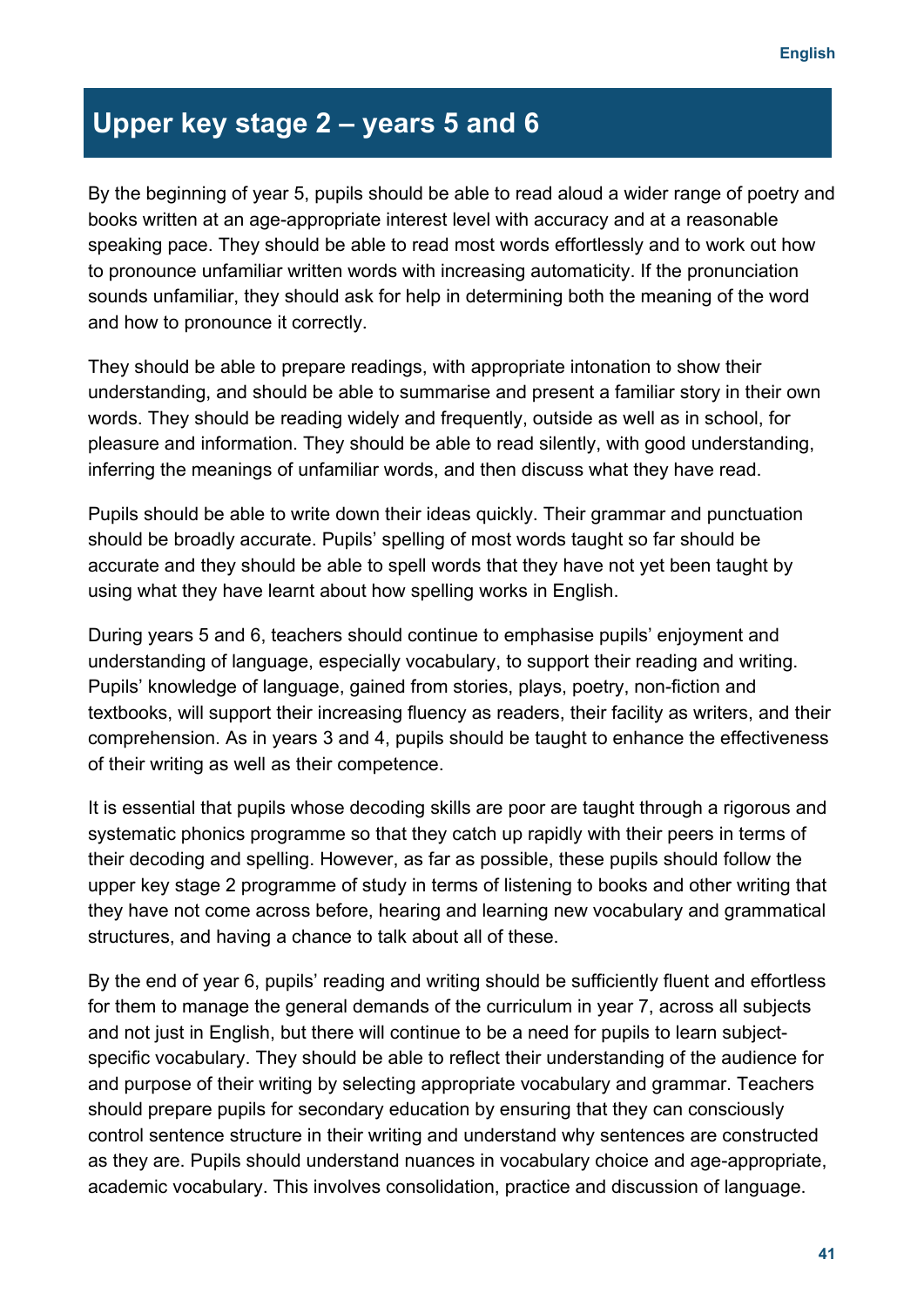#### **English**

Specific requirements for pupils to discuss what they are learning and to develop their wider skills in spoken language form part of this programme of study. In years 5 and 6, pupils' confidence, enjoyment and mastery of language should be extended through public speaking, performance and debate.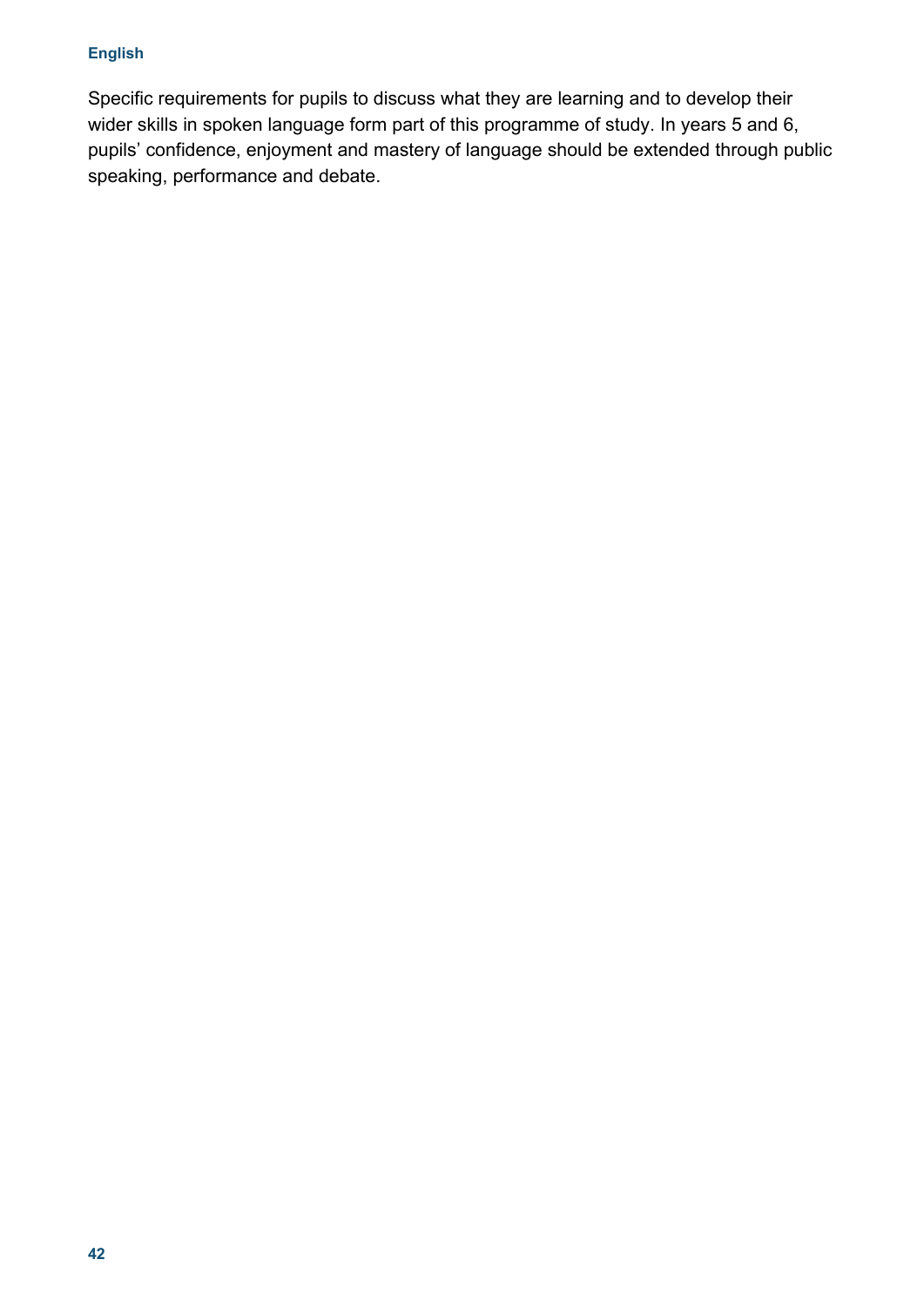## **Years 5 and 6 programme of study**

## **Reading – word reading**

#### **Statutory requirements**

Pupils should be taught to:

 apply their growing knowledge of root words, prefixes and suffixes (morphology and etymology), as listed in English Appendix 1, both to read aloud and to understand the meaning of new words that they meet.

#### **Notes and guidance (non-statutory)**

At this stage, there should be no need for further direct teaching of word reading skills for almost all pupils. If pupils are struggling or failing in this, the reasons for this should be investigated. It is imperative that pupils are taught to read during their last two years at primary school if they enter year 5 not being able to do so.

Pupils should be encouraged to work out any unfamiliar word. They should focus on all the letters in a word so that they do not, for example, read 'invitation' for 'imitation' simply because they might be more familiar with the first word. Accurate reading of individual words, which might be key to the meaning of a sentence or paragraph, improves comprehension.

When teachers are reading with or to pupils, attention should be paid to new vocabulary – both a word's meaning(s) and its correct pronunciation.

## **Reading – comprehension**

#### **Statutory requirements**

Pupils should be taught to:

- maintain positive attitudes to reading and understanding of what they read by:
	- continuing to read and discuss an increasingly wide range of fiction, poetry, plays, non-fiction and reference books or textbooks
	- **•** reading books that are structured in different ways and reading for a range of purposes
	- **EXTERGHED increasing their familiarity with a wide range of books, including myths, legends** and traditional stories, modern fiction, fiction from our literary heritage, and books from other cultures and traditions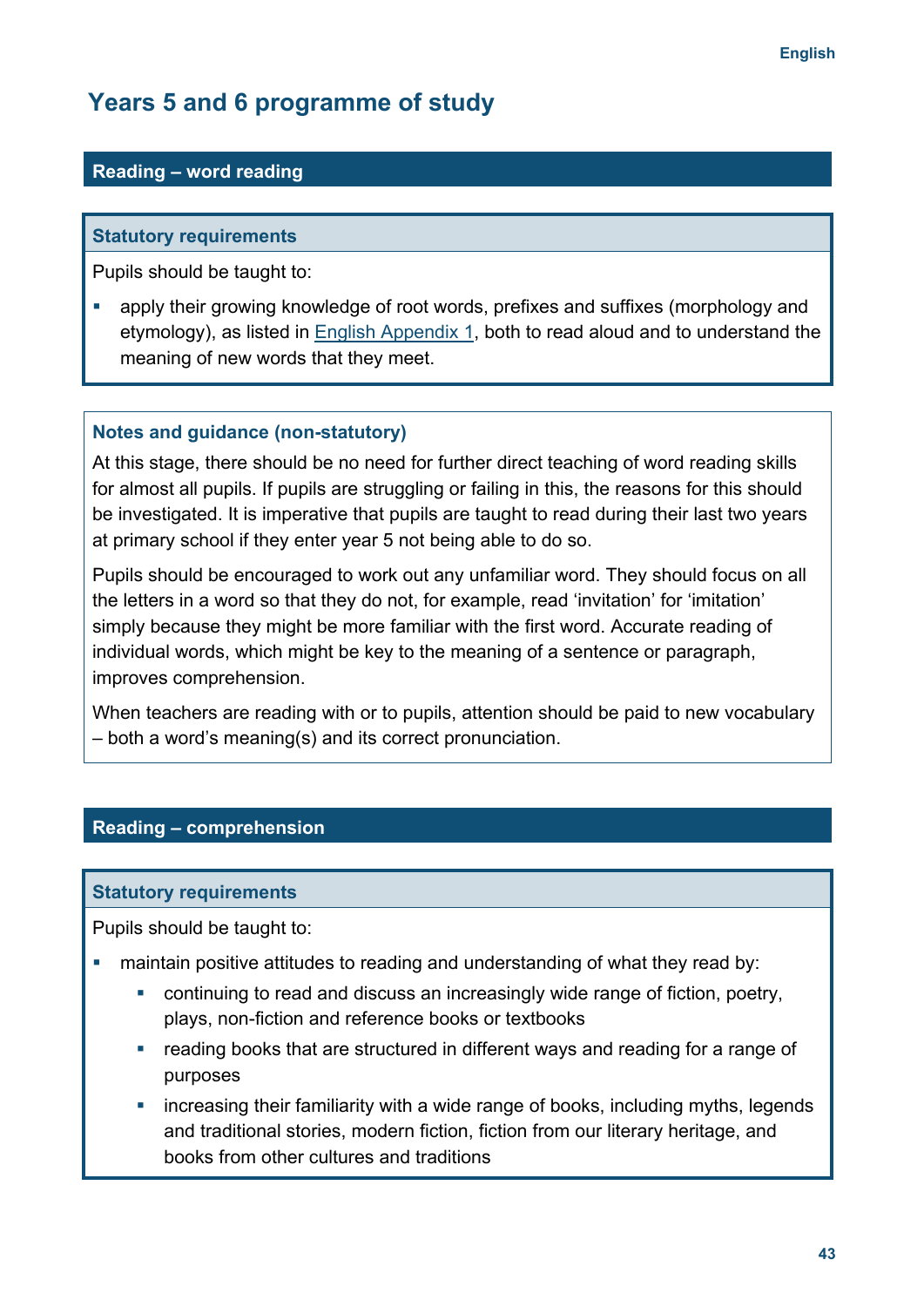|                               | <b>English</b>                                                                                                                                                                             |
|-------------------------------|--------------------------------------------------------------------------------------------------------------------------------------------------------------------------------------------|
| <b>Statutory requirements</b> |                                                                                                                                                                                            |
|                               | recommending books that they have read to their peers, giving reasons for their<br>×.<br>choices                                                                                           |
|                               | identifying and discussing themes and conventions in and across a wide range<br>u,<br>of writing                                                                                           |
|                               | making comparisons within and across books<br>×.                                                                                                                                           |
|                               | learning a wider range of poetry by heart<br>×.                                                                                                                                            |
|                               | preparing poems and plays to read aloud and to perform, showing<br>H.<br>understanding through intonation, tone and volume so that the meaning is clear<br>to an audience                  |
|                               | understand what they read by:                                                                                                                                                              |
|                               | checking that the book makes sense to them, discussing their understanding<br>п<br>and exploring the meaning of words in context                                                           |
|                               | asking questions to improve their understanding<br>×.                                                                                                                                      |
|                               | drawing inferences such as inferring characters' feelings, thoughts and motives<br>×.<br>from their actions, and justifying inferences with evidence                                       |
|                               | predicting what might happen from details stated and implied<br>×.                                                                                                                         |
|                               | summarising the main ideas drawn from more than one paragraph, identifying<br>u,<br>key details that support the main ideas                                                                |
|                               | identifying how language, structure and presentation contribute to meaning<br>×.                                                                                                           |
|                               | discuss and evaluate how authors use language, including figurative language,<br>considering the impact on the reader                                                                      |
| ×.                            | distinguish between statements of fact and opinion                                                                                                                                         |
| ш                             | retrieve, record and present information from non-fiction                                                                                                                                  |
| ш                             | participate in discussions about books that are read to them and those they can read<br>for themselves, building on their own and others' ideas and challenging views<br>courteously       |
| ш                             | explain and discuss their understanding of what they have read, including through<br>formal presentations and debates, maintaining a focus on the topic and using notes<br>where necessary |
|                               | provide reasoned justifications for their views.                                                                                                                                           |
|                               |                                                                                                                                                                                            |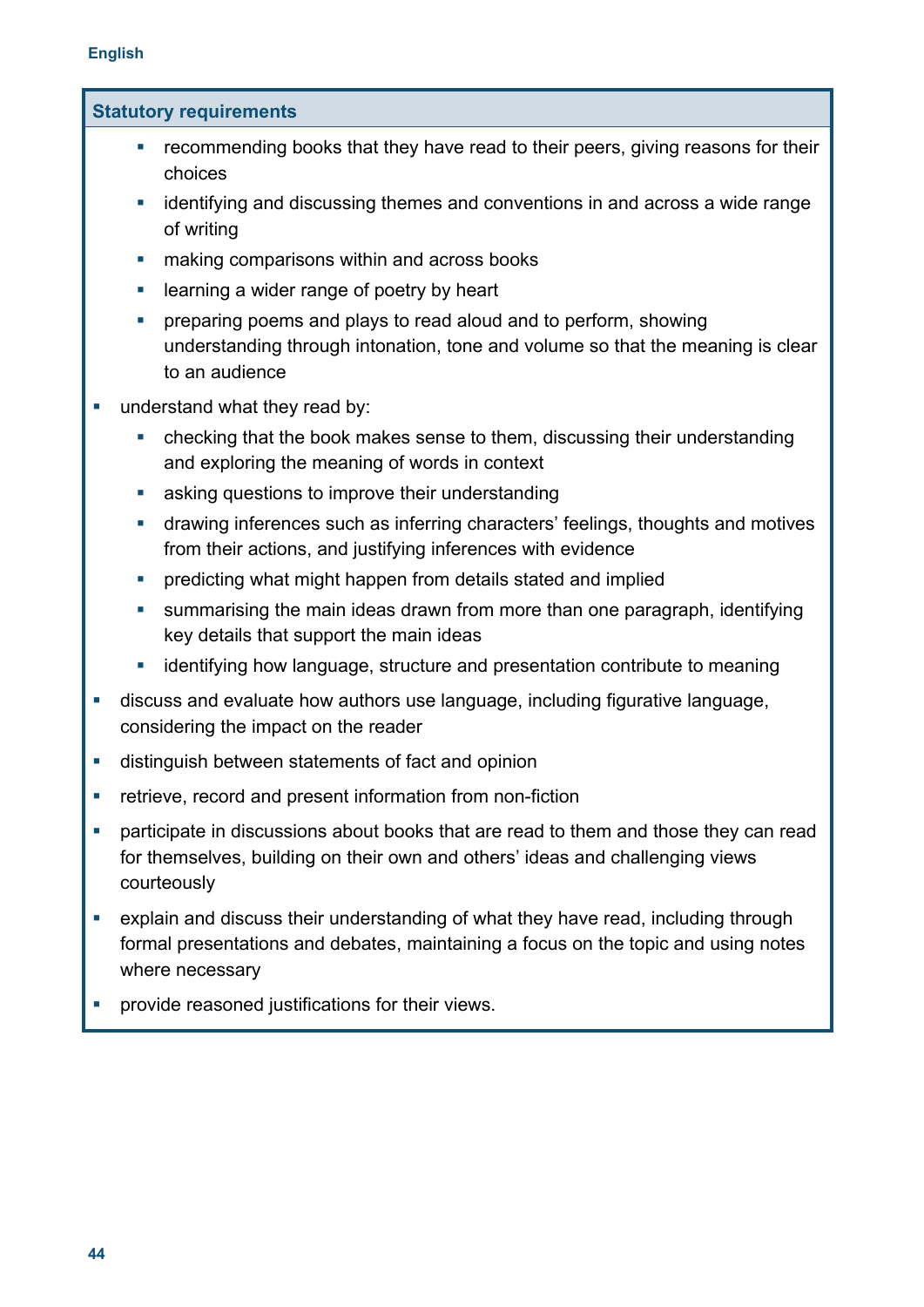### **Notes and guidance (non-statutory)**

Even though pupils can now read independently, reading aloud to them should include whole books so that they meet books and authors that they might not choose to read themselves.

The knowledge and skills that pupils need in order to comprehend are very similar at different ages. Pupils should continue to apply what they have already learnt to more complex writing.

Pupils should be taught to recognise themes in what they read, such as loss or heroism. They should have opportunities to compare characters, consider different accounts of the same event and discuss viewpoints (both of authors and of fictional characters), within a text and across more than one text.

They should continue to learn the conventions of different types of writing, such as the use of the first person in writing diaries and autobiographies.

Pupils should be taught the technical and other terms needed for discussing what they hear and read, such as metaphor, simile, analogy, imagery, style and effect.

In using reference books, pupils need to know what information they need to look for before they begin and need to understand the task. They should be shown how to use contents pages and indexes to locate information.

The skills of information retrieval that are taught should be applied, for example, in reading history, geography and science textbooks, and in contexts where pupils are genuinely motivated to find out information, for example, reading information leaflets before a gallery or museum visit or reading a theatre programme or review. Teachers should consider making use of any library services and expertise to support this.

Pupils should have guidance about and feedback on the quality of their explanations and contributions to discussions.

Pupils should be shown how to compare characters, settings, themes and other aspects of what they read.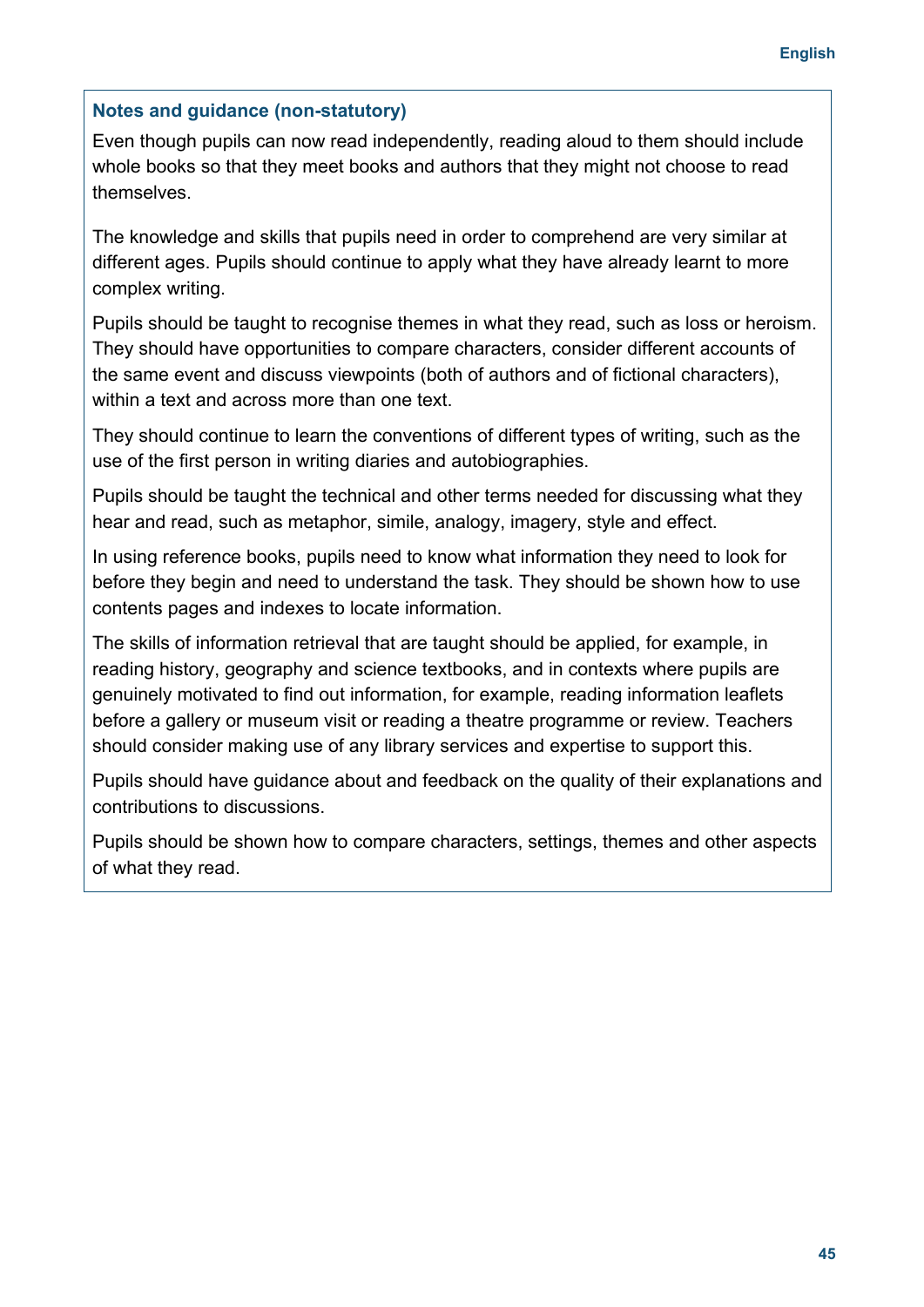## **Writing – transcription**

#### **Statutory requirements**

## **Spelling (see English Appendix 1)**

Pupils should be taught to:

- use further prefixes and suffixes and understand the guidance for adding them
- spell some words with 'silent' letters [for example, knight, psalm, solemn]
- continue to distinguish between homophones and other words which are often confused
- use knowledge of morphology and etymology in spelling and understand that the spelling of some words needs to be learnt specifically, as listed in English Appendix 1
- use dictionaries to check the spelling and meaning of words
- use the first three or four letters of a word to check spelling, meaning or both of these in a dictionary
- use a thesaurus.

## **Notes and guidance (non-statutory)**

As in earlier years, pupils should continue to be taught to understand and apply the concepts of word structure so that they can draw on their knowledge of morphology and etymology to spell correctly.

#### **Statutory requirements**

#### **Handwriting and presentation**

Pupils should be taught to:

- **•** write legibly, fluently and with increasing speed by:
	- choosing which shape of a letter to use when given choices and deciding whether or not to join specific letters
	- choosing the writing implement that is best suited for a task.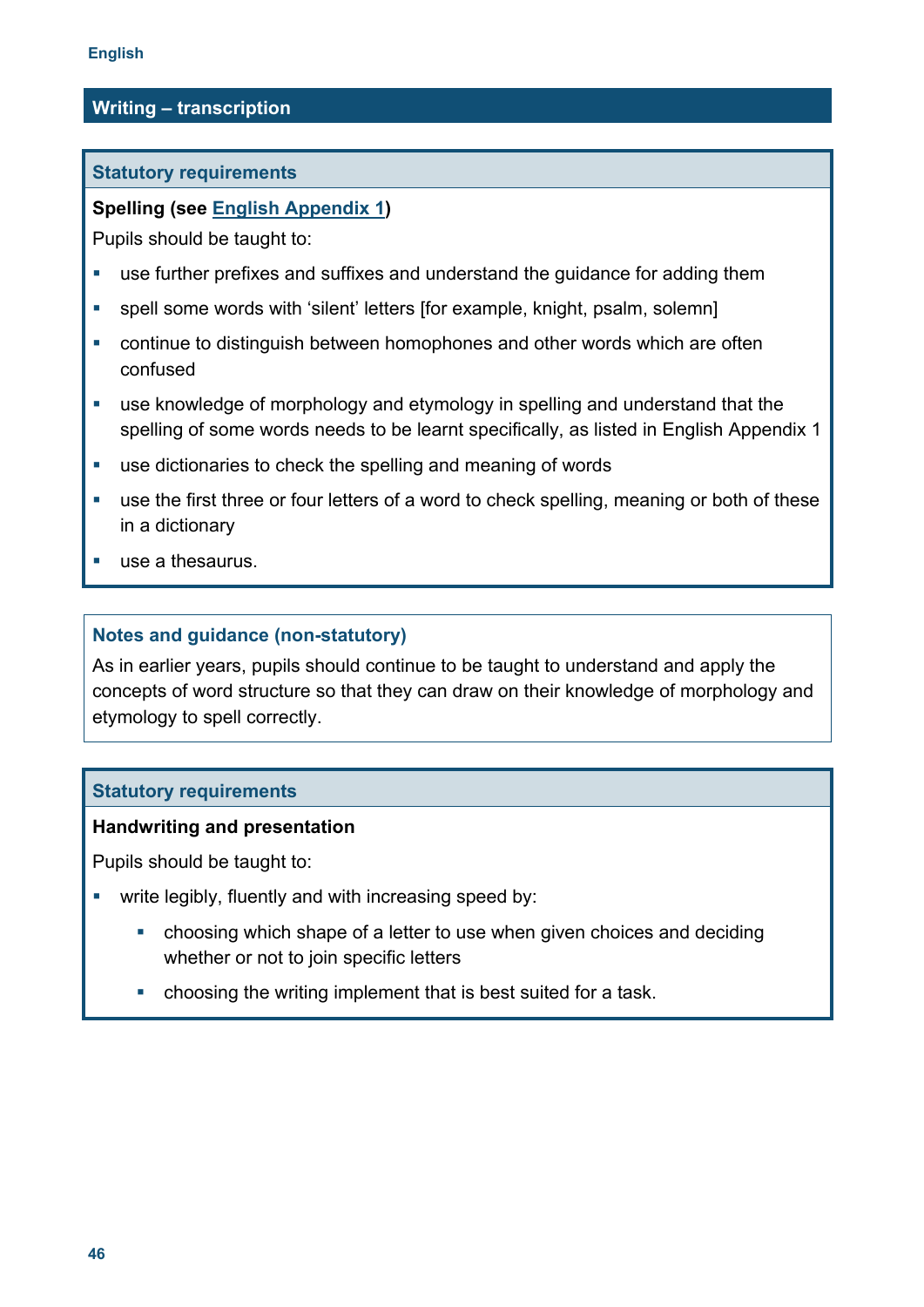#### **Notes and guidance (non-statutory)**

Pupils should continue to practise handwriting and be encouraged to increase the speed of it, so that problems with forming letters do not get in the way of their writing down what they want to say. They should be clear about what standard of handwriting is appropriate for a particular task, for example, quick notes or a final handwritten version. They should also be taught to use an unjoined style, for example, for labelling a diagram or data, writing an email address, or for algebra and capital letters, for example, for filling in a form.

## **Writing – composition**

## **Statutory requirements**

Pupils should be taught to:

- plan their writing by:
	- **EXT** identifying the audience for and purpose of the writing, selecting the appropriate form and using other similar writing as models for their own
	- noting and developing initial ideas, drawing on reading and research where necessary
	- **EXTERN** in writing narratives, considering how authors have developed characters and settings in what pupils have read, listened to or seen performed

## **draft and write by:**

- selecting appropriate grammar and vocabulary, understanding how such choices can change and enhance meaning
- in narratives, describing settings, characters and atmosphere and integrating dialogue to convey character and advance the action
- **précising longer passages**
- using a wide range of devices to build cohesion within and across paragraphs
- using further organisational and presentational devices to structure text and to guide the reader [for example, headings, bullet points, underlining]
- evaluate and edit by:
	- **assessing the effectiveness of their own and others' writing**
	- **PED Proposing changes to vocabulary, grammar and punctuation to enhance effects** and clarify meaning
	- ensuring the consistent and correct use of tense throughout a piece of writing
	- ensuring correct subject and verb agreement when using singular and plural, distinguishing between the language of speech and writing and choosing the appropriate register
- proof-read for spelling and punctuation errors